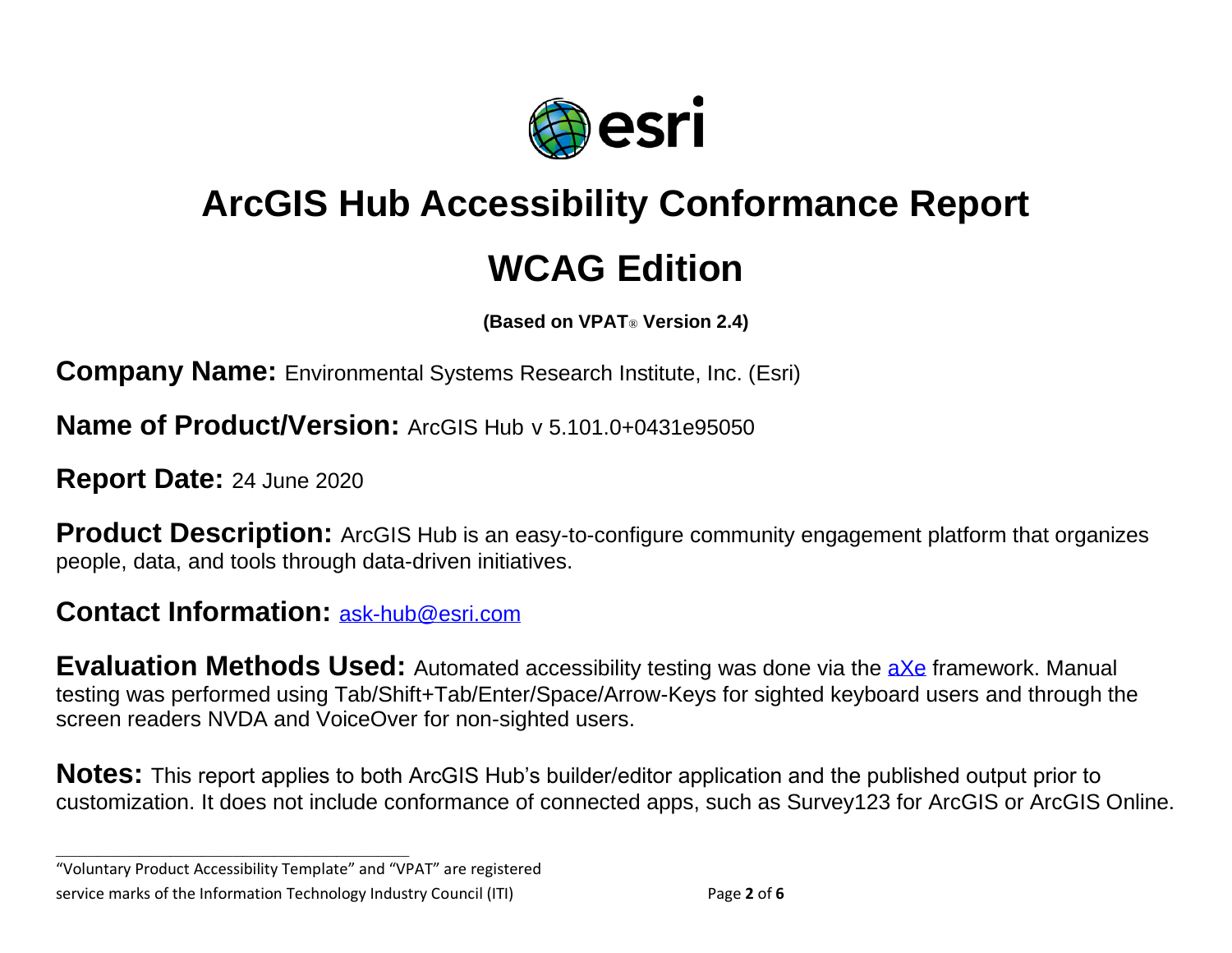# **Applicable Standards/Guidelines**

This report covers the degree of conformance for the following accessibility standard/guidelines:

| <b>Standard/Guideline</b>                       | <b>Included In Report</b> |
|-------------------------------------------------|---------------------------|
| <b>Web Content Accessibility Guidelines 2.0</b> | Level A (Yes)             |
|                                                 | Level AA (Yes)            |
|                                                 | Level AAA (No)            |
| Web Content Accessibility Guidelines 2.1        | Level A (Yes)             |
|                                                 | Level AA (Yes)            |
|                                                 | Level AAA (No)            |

### **Terms**

The terms used in the Conformance Level information are defined as follows:

- **Supports**: The functionality of the product has at least one method that meets the criterion without known defects or meets with equivalent facilitation.
- **Partially Supports**: Some functionality of the product does not meet the criterion.
- **Does Not Support**: The majority of product functionality does not meet the criterion.
- **Not Applicable**: The criterion is not relevant to the product.
- **Not Evaluated**: The product has not been evaluated against the criterion. This can be used only in WCAG 2.0 Level AAA.

# **WCAG 2.x Report**

Note: When reporting on conformance with the WCAG 2.x Success Criteria, they are scoped for full pages, complete processes, and accessibility-supported ways of using technology as documented in the [WCAG 2.0 Conformance Requirements.](https://www.w3.org/TR/WCAG20/#conformance-reqs)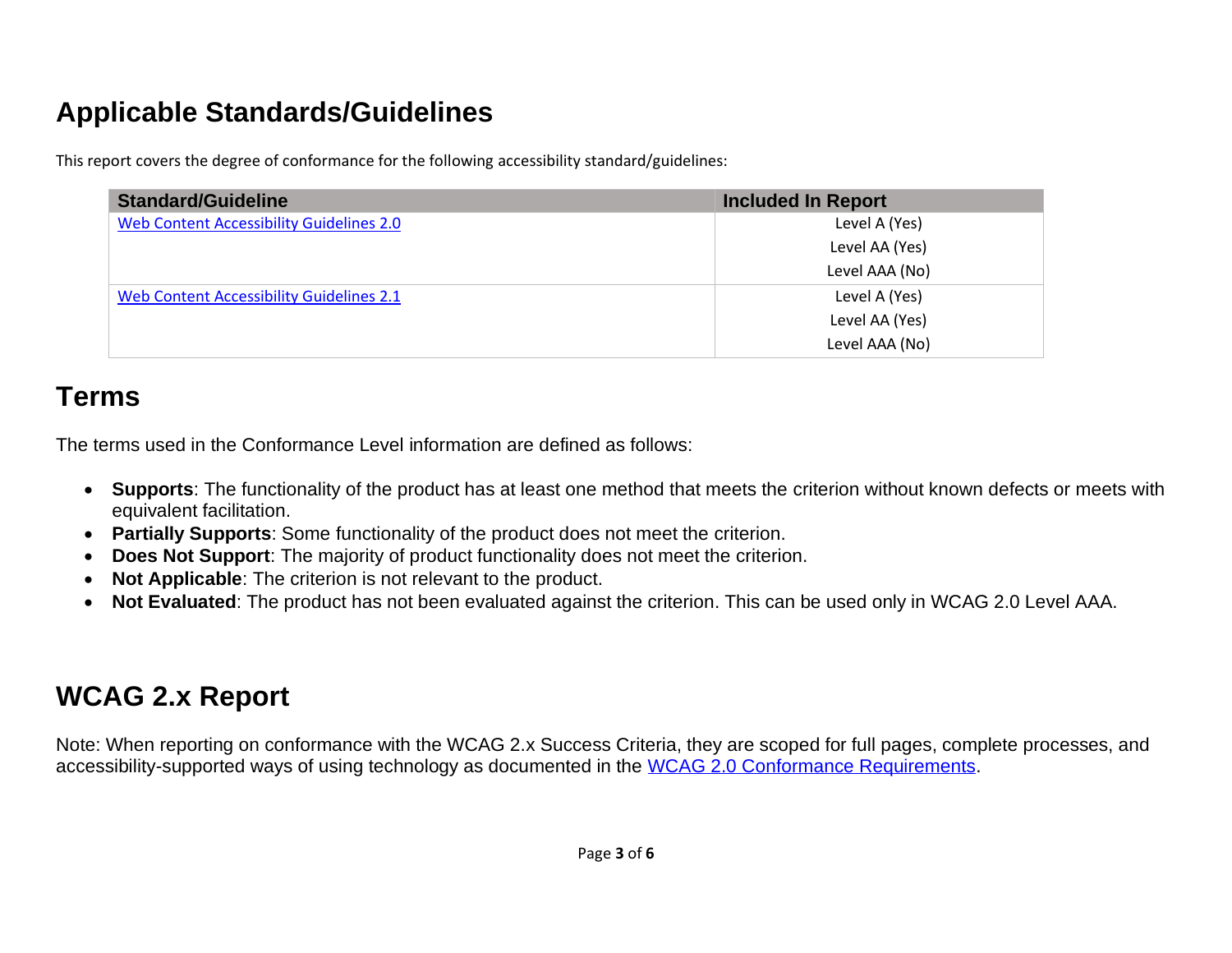#### **Table 1: Success Criteria, Level A**

| <b>Criteria</b>                                                      | <b>Conformance Level</b> | <b>Remarks and Explanations</b>                                                                                                                                              |
|----------------------------------------------------------------------|--------------------------|------------------------------------------------------------------------------------------------------------------------------------------------------------------------------|
| 1.1.1 Non-text Content (Level A)                                     | Full                     |                                                                                                                                                                              |
| 1.2.1 Audio-only and Video-only (Prerecorded) (Level A)              | Not applicable           |                                                                                                                                                                              |
| 1.2.2 Captions (Prerecorded) (Level A)                               | Not applicable           |                                                                                                                                                                              |
| 1.2.3 Audio Description or Media Alternative (Prerecorded) (Level A) | Not applicable           |                                                                                                                                                                              |
| 1.3.1 Info and Relationships (Level A)                               | Full                     |                                                                                                                                                                              |
| 1.3.2 Meaningful Sequence (Level A)                                  | Partial                  | Data table filters missing transfer of keyboard focus.                                                                                                                       |
| 1.3.3 Sensory Characteristics (Level A)                              | Partial                  | Data table filters are missing auditory indicator of<br>presence.                                                                                                            |
| 1.4.1 Use of Color (Level A)                                         |                          |                                                                                                                                                                              |
| 1.4.2 Audio Control (Level A)                                        |                          |                                                                                                                                                                              |
| 2.1.1 Keyboard (Level A)                                             | Partial                  | 1) Drag-and-drop layout builder non-operable by<br>keyboard. 2) AmCharts3 hover-state non-operable by<br>keyboard. 3) API Explorer output options not keyboard<br>navigable. |
| 2.1.2 No Keyboard Trap (Level A)                                     | Full                     |                                                                                                                                                                              |
| 2.1.4 Character Key Shortcuts (Level A 2.1 only)                     | Not applicable           |                                                                                                                                                                              |
| 2.2.1 Timing Adjustable (Level A)                                    | Full                     |                                                                                                                                                                              |
| 2.2.2 Pause, Stop, Hide (Level A)                                    | Full                     |                                                                                                                                                                              |
| 2.3.1 Three Flashes or Below Threshold (Level A)                     | Full                     |                                                                                                                                                                              |
| 2.4.1 Bypass Blocks (Level A)                                        | Full                     | A Hub Site must utilize both a header for navigation and<br>the Global Nav option - if Global Nav option is turned<br>off, customer must implement second method.            |
| 2.4.2 Page Titled (Level A)                                          | Full                     |                                                                                                                                                                              |
| 2.4.3 Focus Order (Level A)                                          | Partial                  | API Explorer output options order is out of sequence.                                                                                                                        |
| 2.4.4 Link Purpose (In Context) (Level A)                            | Full                     |                                                                                                                                                                              |
| 2.5.1 Pointer Gestures (Level A 2.1 only)                            | Full                     |                                                                                                                                                                              |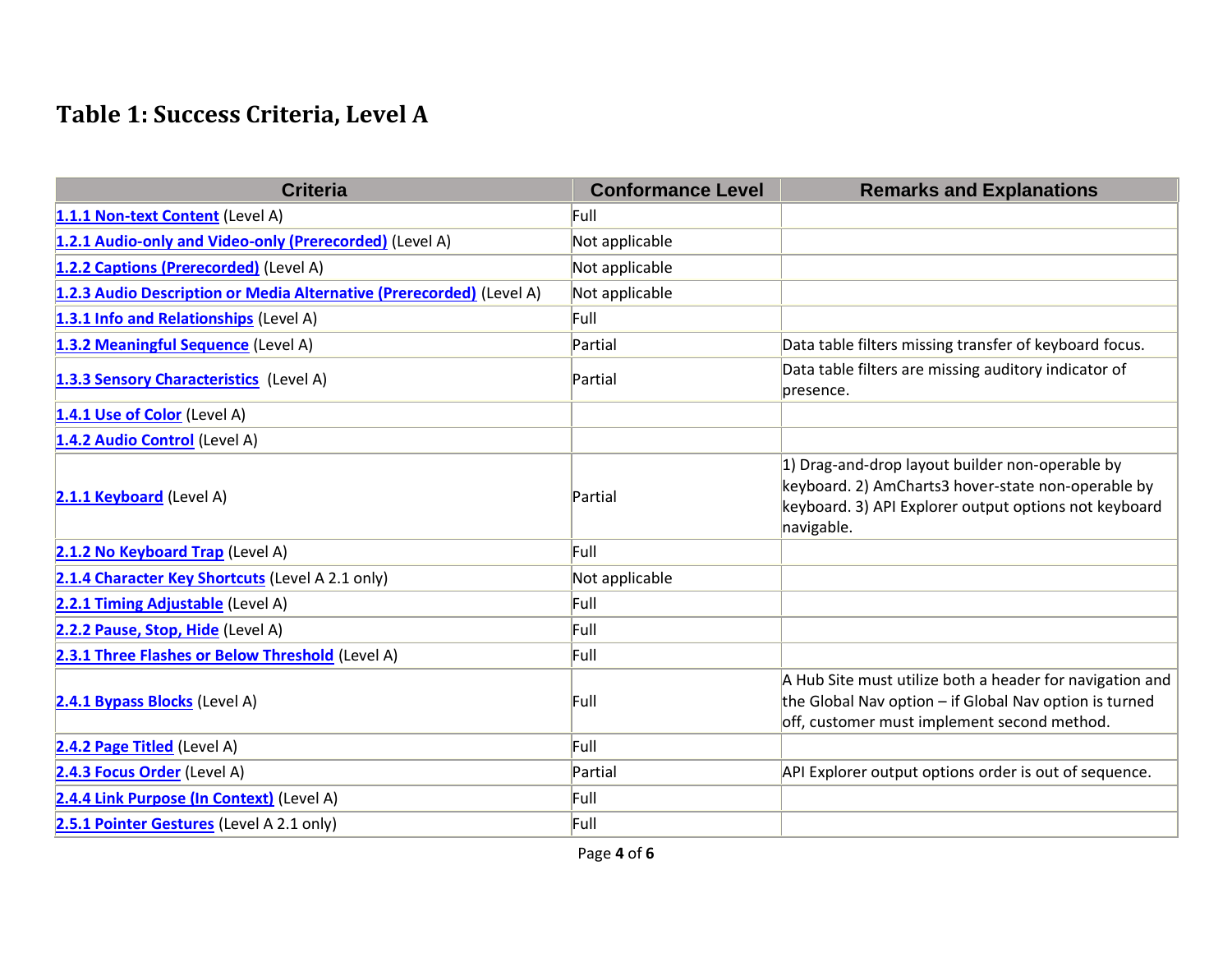| <b>Criteria</b>                               | <b>Conformance Level</b> | <b>Remarks and Explanations</b> |
|-----------------------------------------------|--------------------------|---------------------------------|
| 2.5.2 Pointer Cancellation (Level A 2.1 only) | Not applicable           |                                 |
| 2.5.3 Label in Name (Level A 2.1 only)        | Full                     |                                 |
| 2.5.4 Motion Actuation (Level A 2.1 only)     | Not applicable           |                                 |
| <b>3.1.1 Language of Page (Level A)</b>       | Full                     |                                 |
| 3.2.1 On Focus (Level A)                      | Full                     |                                 |
| 3.2.2 On Input (Level A)                      | Full                     |                                 |
| <b>3.3.1 Error Identification (Level A)</b>   | Full                     |                                 |
| <b>3.3.2 Labels or Instructions (Level A)</b> | Full                     |                                 |
| 4.1.1 Parsing (Level A)                       | Full                     |                                 |
| 4.1.2 Name, Role, Value (Level A)             | Full                     |                                 |

#### **Table 2: Success Criteria, Level AA**

| <b>Criteria</b>                                      | <b>Conformance Level</b> | <b>Remarks and Explanations</b> |
|------------------------------------------------------|--------------------------|---------------------------------|
| 1.2.4 Captions (Live) (Level AA)                     | Not applicable           |                                 |
| 1.2.5 Audio Description (Prerecorded) (Level AA)     | Not applicable           |                                 |
| 1.3.4 Orientation (Level AA 2.1 only)                | Full                     |                                 |
| 1.3.5 Identify Input Purpose (Level AA 2.1 only)     | Full                     |                                 |
| 1.4.3 Contrast (Minimum) (Level AA)                  | Full                     |                                 |
| 1.4.4 Resize text (Level AA)                         | Full                     |                                 |
| 1.4.5 Images of Text (Level AA)                      | Full                     |                                 |
| 1.4.10 Reflow (Level AA 2.1 only)                    | Full                     |                                 |
| 1.4.11 Non-text Contrast (Level AA 2.1 only)         | Full                     |                                 |
| 1.4.12 Text Spacing (Level AA 2.1 only)              | Full                     |                                 |
| 1.4.13 Content on Hover or Focus (Level AA 2.1 only) | Full                     |                                 |
| 2.4.5 Multiple Ways (Level AA)                       | Full                     |                                 |